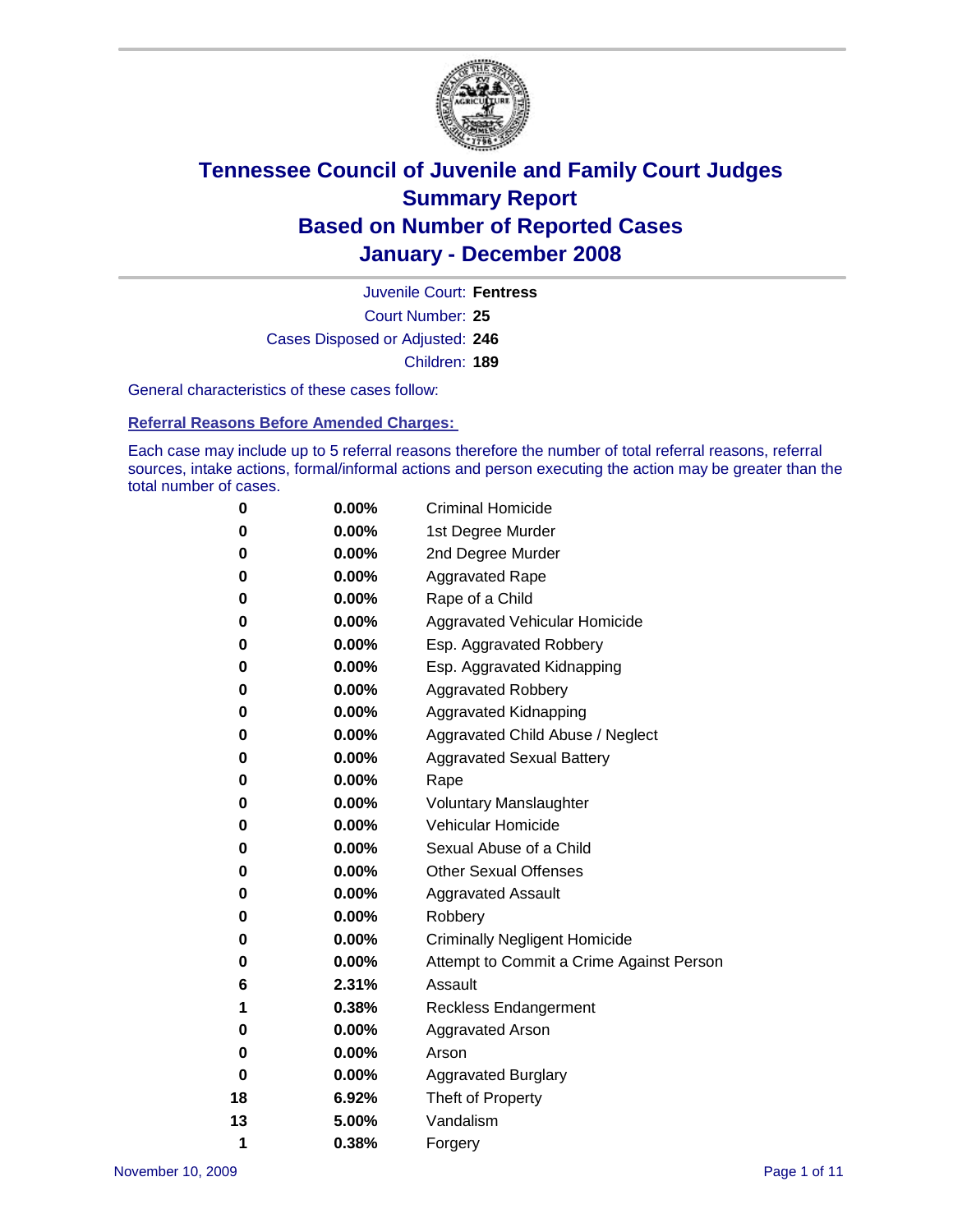

Court Number: **25** Juvenile Court: **Fentress** Cases Disposed or Adjusted: **246** Children: **189**

#### **Referral Reasons Before Amended Charges:**

Each case may include up to 5 referral reasons therefore the number of total referral reasons, referral sources, intake actions, formal/informal actions and person executing the action may be greater than the total number of cases.

| 0            | 0.00%  | <b>Worthless Checks</b>                                     |
|--------------|--------|-------------------------------------------------------------|
| 0            | 0.00%  | Illegal Possession / Fraudulent Use of Credit / Debit Cards |
| 0            | 0.00%  | <b>Burglary</b>                                             |
| 0            | 0.00%  | Unauthorized Use of a Vehicle                               |
| 0            | 0.00%  | <b>Cruelty to Animals</b>                                   |
| 0            | 0.00%  | Sale of Controlled Substances                               |
| 0            | 0.00%  | <b>Other Drug Offenses</b>                                  |
| 7            | 2.69%  | <b>Possession of Controlled Substances</b>                  |
| 0            | 0.00%  | <b>Criminal Attempt</b>                                     |
| 0            | 0.00%  | Carrying Weapons on School Property                         |
| 0            | 0.00%  | Unlawful Carrying / Possession of a Weapon                  |
| $\mathbf{2}$ | 0.77%  | <b>Evading Arrest</b>                                       |
| 0            | 0.00%  | Escape                                                      |
| 0            | 0.00%  | Driving Under Influence (DUI)                               |
| 11           | 4.23%  | Possession / Consumption of Alcohol                         |
| 0            | 0.00%  | Resisting Stop, Frisk, Halt, Arrest or Search               |
| 0            | 0.00%  | <b>Aggravated Criminal Trespass</b>                         |
| 0            | 0.00%  | Harassment                                                  |
| 0            | 0.00%  | Failure to Appear                                           |
| 0            | 0.00%  | Filing a False Police Report                                |
| 0            | 0.00%  | Criminal Impersonation                                      |
| 2            | 0.77%  | <b>Disorderly Conduct</b>                                   |
| $\mathbf 2$  | 0.77%  | <b>Criminal Trespass</b>                                    |
| 0            | 0.00%  | <b>Public Intoxication</b>                                  |
| 0            | 0.00%  | Gambling                                                    |
| 63           | 24.23% | Traffic                                                     |
| 0            | 0.00%  | <b>Local Ordinances</b>                                     |
| 3            | 1.15%  | Violation of Wildlife Regulations                           |
| 0            | 0.00%  | Contempt of Court                                           |
| 5            | 1.92%  | Violation of Probation                                      |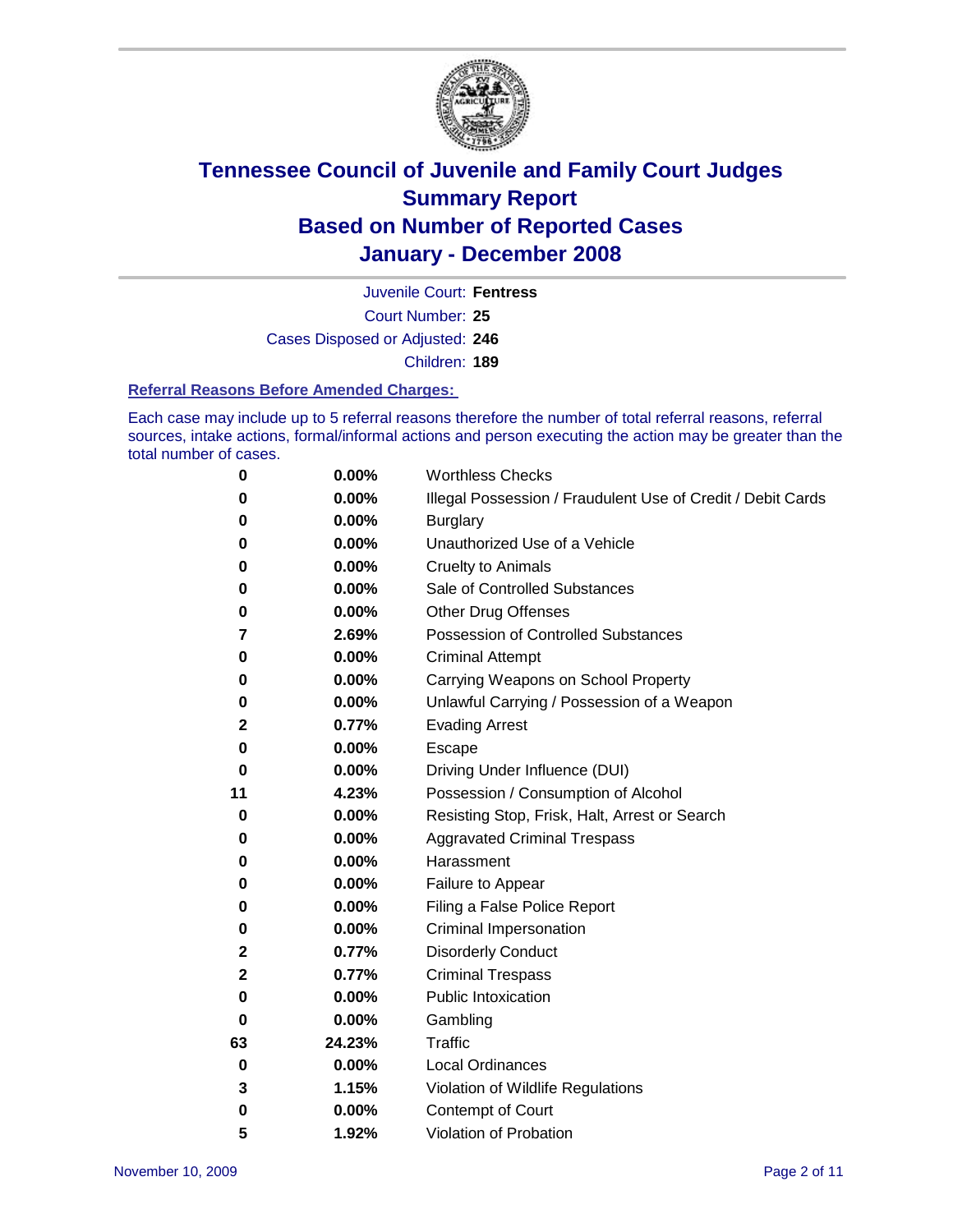

Court Number: **25** Juvenile Court: **Fentress** Cases Disposed or Adjusted: **246** Children: **189**

#### **Referral Reasons Before Amended Charges:**

Each case may include up to 5 referral reasons therefore the number of total referral reasons, referral sources, intake actions, formal/informal actions and person executing the action may be greater than the total number of cases.

| 260          | 100.00% | <b>Total Referrals</b>                 |
|--------------|---------|----------------------------------------|
| 0            | 0.00%   | Other                                  |
| 0            | 0.00%   | <b>Consent to Marry</b>                |
| 0            | 0.00%   | <b>Request for Medical Treatment</b>   |
| 0            | 0.00%   | <b>Child Support</b>                   |
| 0            | 0.00%   | Paternity / Legitimation               |
| 0            | 0.00%   | Visitation                             |
| 0            | 0.00%   | Custody                                |
| 0            | 0.00%   | <b>Foster Care Review</b>              |
| 0            | 0.00%   | <b>Administrative Review</b>           |
| 17           | 6.54%   | <b>Judicial Review</b>                 |
| 0            | 0.00%   | Violation of Informal Adjustment       |
| 0            | 0.00%   | <b>Violation of Pretrial Diversion</b> |
| 0            | 0.00%   | <b>Termination of Parental Rights</b>  |
| 0            | 0.00%   | Dependency / Neglect                   |
| 0            | 0.00%   | <b>Physically Abused Child</b>         |
| 0            | 0.00%   | Sexually Abused Child                  |
| $\mathbf{2}$ | 0.77%   | <b>Violation of Curfew</b>             |
| $\mathbf{2}$ | 0.77%   | Violation of a Valid Court Order       |
| 42           | 16.15%  | Possession of Tobacco Products         |
| $\bf{0}$     | 0.00%   | Out-of-State Runaway                   |
| 1            | 0.38%   | In-State Runaway                       |
| 28           | 10.77%  | Truancy                                |
| 33           | 12.69%  | Unruly Behavior                        |
| 1            | 0.38%   | Violation of Aftercare                 |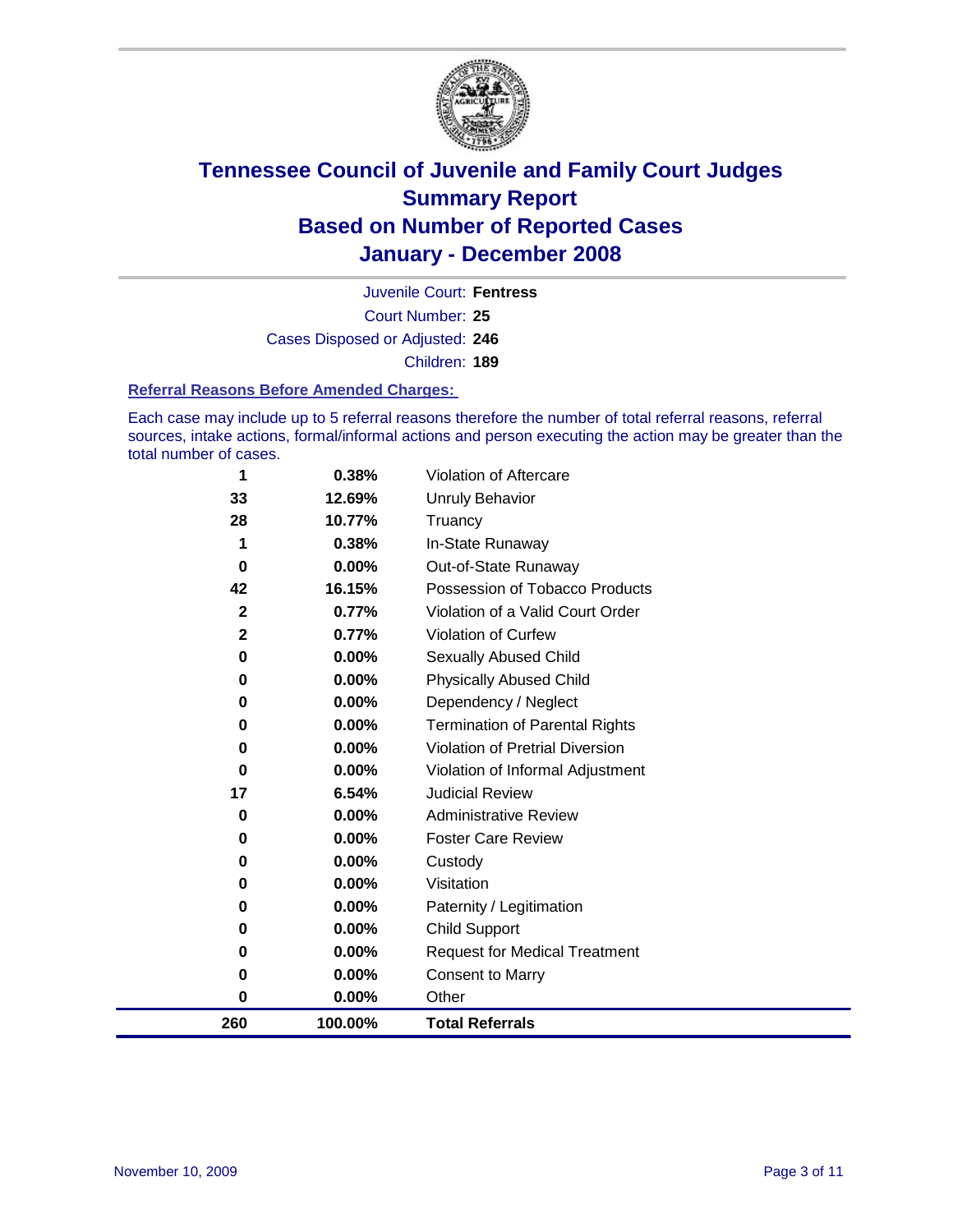

| Juvenile Court: Fentress        |  |
|---------------------------------|--|
| Court Number: 25                |  |
| Cases Disposed or Adjusted: 246 |  |
| Children: 189                   |  |
|                                 |  |

### **Referral Sources: 1**

| 126          | 48.46%   | Law Enforcement                   |
|--------------|----------|-----------------------------------|
| 3            | 1.15%    | Parents                           |
| 1            | 0.38%    | Relatives                         |
| $\mathbf{2}$ | 0.77%    | Self                              |
| 109          | 41.92%   | School                            |
| 0            | 0.00%    | <b>CSA</b>                        |
| 14           | 5.38%    | <b>DCS</b>                        |
| 0            | 0.00%    | <b>Other State Department</b>     |
| 0            | 0.00%    | <b>District Attorney's Office</b> |
|              | 0.38%    | <b>Court Staff</b>                |
| $\mathbf{2}$ | 0.77%    | Social Agency                     |
| 0            | $0.00\%$ | <b>Other Court</b>                |
| $\mathbf{2}$ | 0.77%    | Victim                            |
| 0            | $0.00\%$ | Child & Parent                    |
| 0            | 0.00%    | Hospital                          |
| 0            | 0.00%    | Unknown                           |
| 0            | 0.00%    | Other                             |
| 260          | 100.00%  | <b>Total Referral Sources</b>     |

### **Age of Child at Referral: 2**

| 189         | 100.00% | <b>Total Child Count</b> |
|-------------|---------|--------------------------|
| $\mathbf 0$ | 0.00%   | Unknown                  |
| 0           | 0.00%   | Ages 19 and Over         |
| 64          | 33.86%  | Ages 17 through 18       |
| 87          | 46.03%  | Ages 15 through 16       |
| 24          | 12.70%  | Ages 13 through 14       |
|             | 3.70%   | Ages 11 through 12       |
| 7           | 3.70%   | Ages 10 and Under        |
|             |         |                          |

<sup>1</sup> If different than number of Referral Reasons (260), verify accuracy of your court's data.

<sup>2</sup> One child could be counted in multiple categories, verify accuracy of your court's data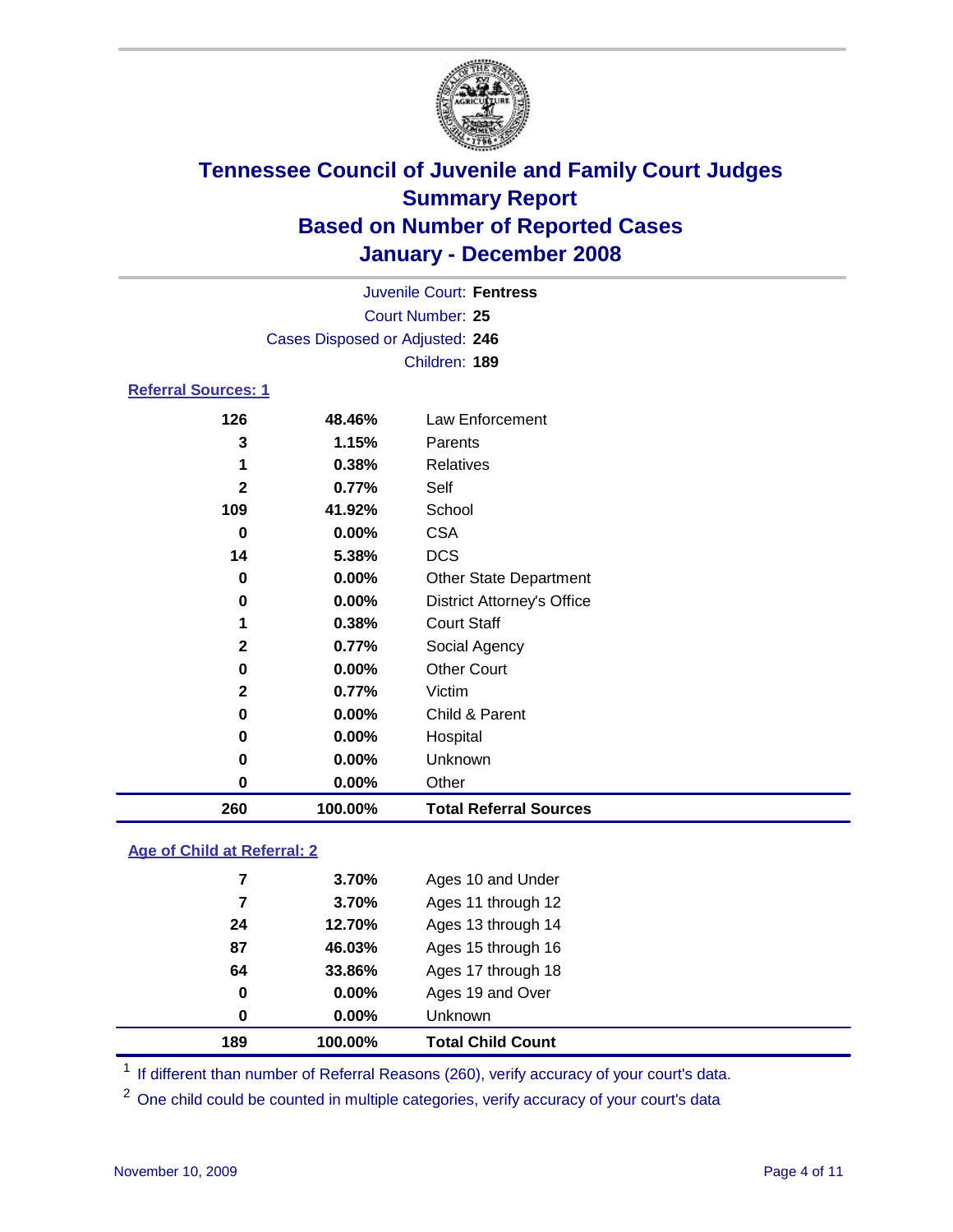

| Juvenile Court: Fentress                |                                 |                          |  |  |  |
|-----------------------------------------|---------------------------------|--------------------------|--|--|--|
| Court Number: 25                        |                                 |                          |  |  |  |
|                                         | Cases Disposed or Adjusted: 246 |                          |  |  |  |
|                                         |                                 | Children: 189            |  |  |  |
| Sex of Child: 1                         |                                 |                          |  |  |  |
| 127                                     | 67.20%                          | Male                     |  |  |  |
| 62                                      | 32.80%                          | Female                   |  |  |  |
| $\bf{0}$                                | 0.00%                           | Unknown                  |  |  |  |
| 189                                     | 100.00%                         | <b>Total Child Count</b> |  |  |  |
| Race of Child: 1                        |                                 |                          |  |  |  |
| 189                                     | 100.00%                         | White                    |  |  |  |
| $\bf{0}$                                | 0.00%                           | African American         |  |  |  |
| $\bf{0}$                                | 0.00%                           | Native American          |  |  |  |
| 0                                       | 0.00%                           | Asian                    |  |  |  |
| $\bf{0}$                                | 0.00%                           | Mixed                    |  |  |  |
| 0                                       | 0.00%                           | Unknown                  |  |  |  |
| 189                                     | 100.00%                         | <b>Total Child Count</b> |  |  |  |
| <b>Hispanic Origin: 1</b>               |                                 |                          |  |  |  |
| $\bf{0}$                                | 0.00%                           | Yes                      |  |  |  |
| 189                                     | 100.00%                         | No                       |  |  |  |
| $\bf{0}$                                | 0.00%                           | Unknown                  |  |  |  |
| 189                                     | 100.00%                         | <b>Total Child Count</b> |  |  |  |
| <b>School Enrollment of Children: 1</b> |                                 |                          |  |  |  |
| 179                                     | 94.71%                          | Yes                      |  |  |  |
| 10                                      | 5.29%                           | No                       |  |  |  |
| $\mathbf 0$                             | 0.00%                           | Unknown                  |  |  |  |
| 189                                     | 100.00%                         | <b>Total Child Count</b> |  |  |  |

One child could be counted in multiple categories, verify accuracy of your court's data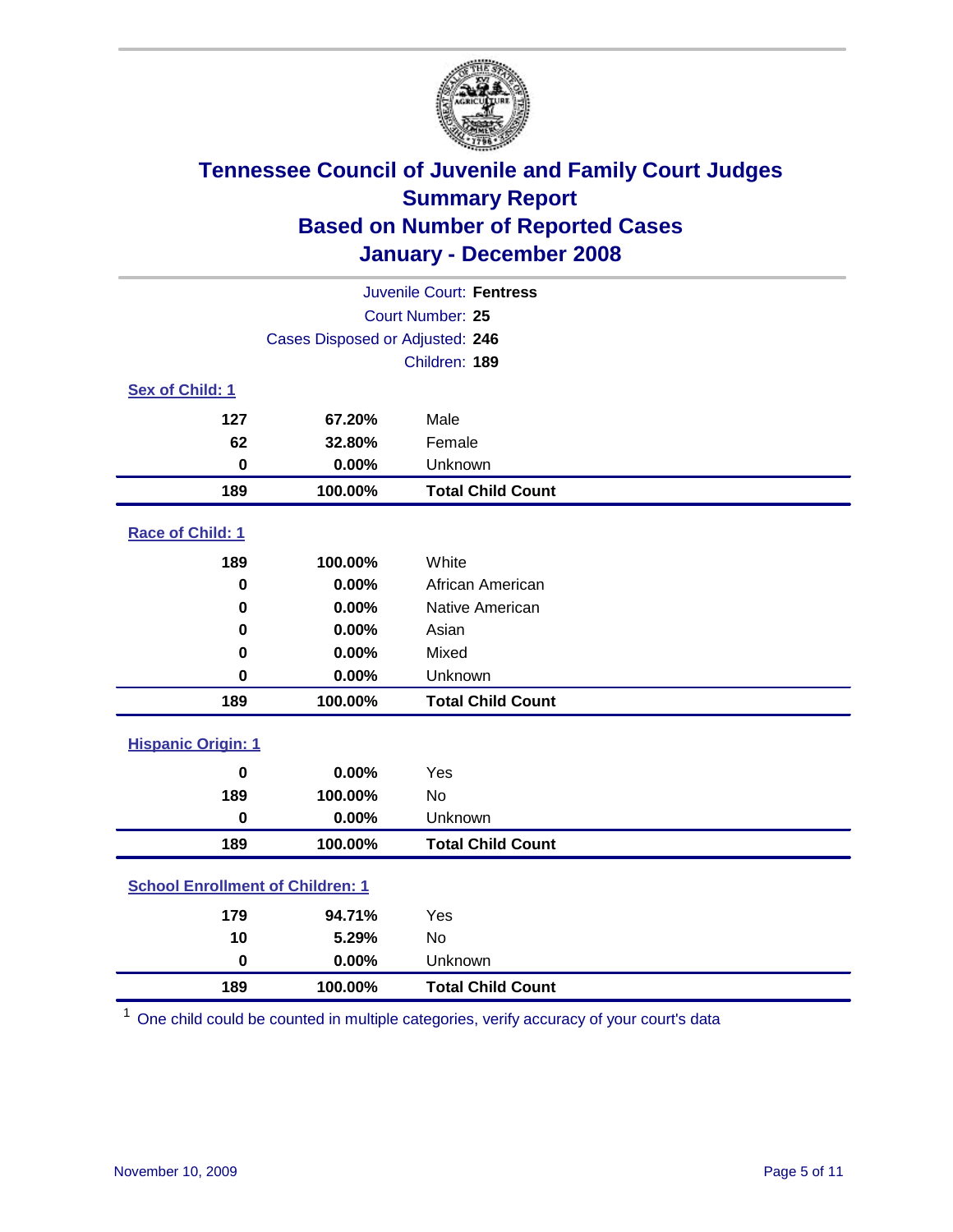

Court Number: **25** Juvenile Court: **Fentress** Cases Disposed or Adjusted: **246** Children: **189**

#### **Living Arrangement of Child at Time of Referral: 1**

| 189 | 100.00%  | <b>Total Child Count</b>     |
|-----|----------|------------------------------|
| 0   | $0.00\%$ | Other                        |
| 0   | 0.00%    | Unknown                      |
| 3   | 1.59%    | Independent                  |
| 0   | 0.00%    | In an Institution            |
| 0   | $0.00\%$ | In a Residential Center      |
| 0   | 0.00%    | In a Group Home              |
| 7   | 3.70%    | With Foster Family           |
| 5   | 2.65%    | With Adoptive Parents        |
| 18  | 9.52%    | <b>With Relatives</b>        |
| 9   | 4.76%    | With Father                  |
| 59  | 31.22%   | With Mother                  |
| 9   | 4.76%    | With Mother and Stepfather   |
| 1   | 0.53%    | With Father and Stepmother   |
| 78  | 41.27%   | With Both Biological Parents |
|     |          |                              |

#### **Type of Detention: 2**

| 246 | 100.00%  | <b>Total Detention Count</b> |
|-----|----------|------------------------------|
| 0   | 0.00%    | Other                        |
| 245 | 99.59%   | Does Not Apply               |
| 0   | $0.00\%$ | <b>Unknown</b>               |
| 0   | $0.00\%$ | <b>Psychiatric Hospital</b>  |
| 0   | $0.00\%$ | Jail - No Separation         |
| 0   | $0.00\%$ | Jail - Partial Separation    |
| 0   | 0.00%    | Jail - Complete Separation   |
| 0   | 0.00%    | Juvenile Detention Facility  |
| 1   | 0.41%    | Non-Secure Placement         |
|     |          |                              |

<sup>1</sup> One child could be counted in multiple categories, verify accuracy of your court's data

<sup>2</sup> If different than number of Cases (246) verify accuracy of your court's data.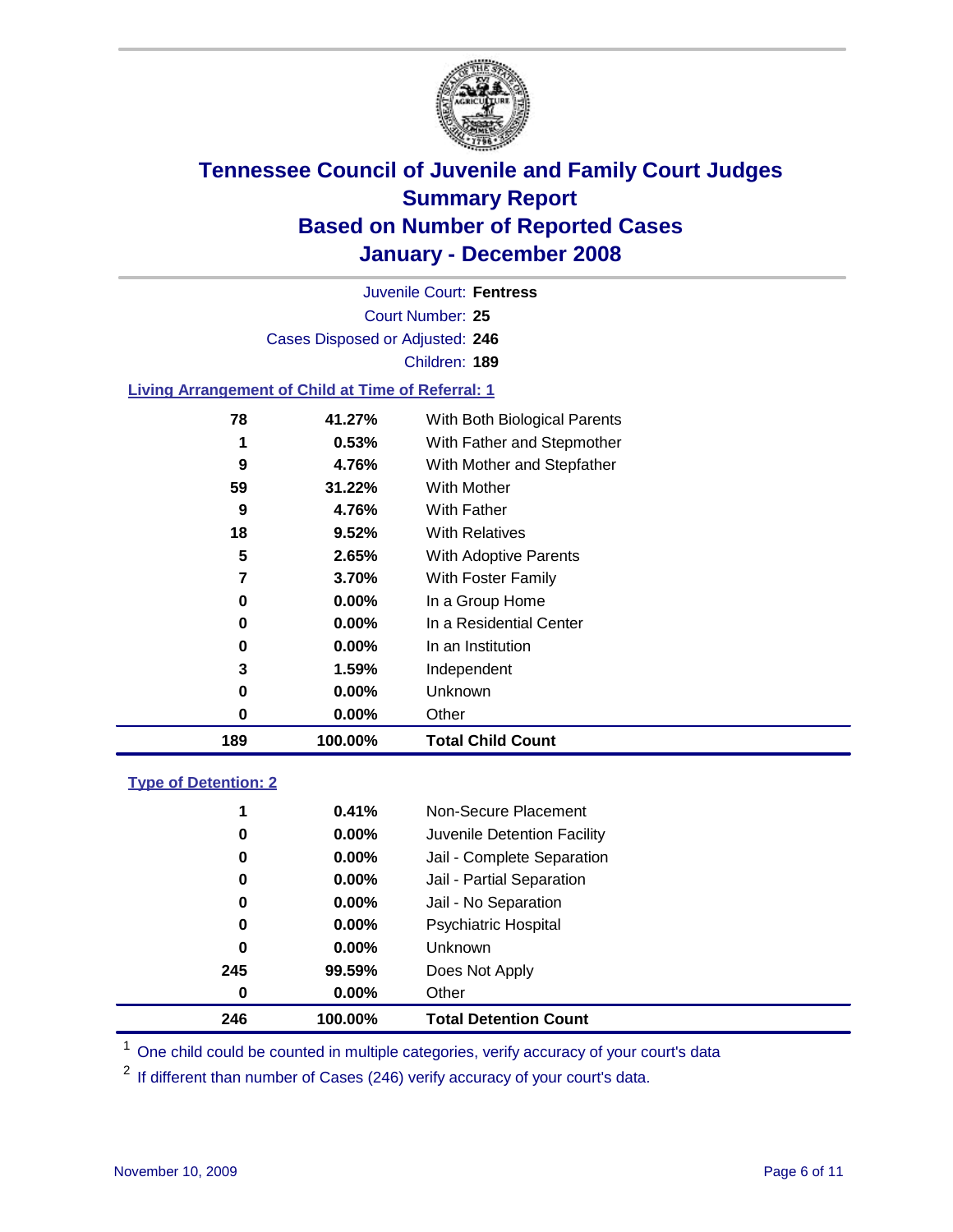

|                                                    | Juvenile Court: Fentress        |                                      |  |  |  |
|----------------------------------------------------|---------------------------------|--------------------------------------|--|--|--|
|                                                    | Court Number: 25                |                                      |  |  |  |
|                                                    | Cases Disposed or Adjusted: 246 |                                      |  |  |  |
|                                                    |                                 | Children: 189                        |  |  |  |
| <b>Placement After Secure Detention Hearing: 1</b> |                                 |                                      |  |  |  |
| 1                                                  | 0.41%                           | Returned to Prior Living Arrangement |  |  |  |
| $\bf{0}$                                           | 0.00%                           | Juvenile Detention Facility          |  |  |  |
| $\bf{0}$                                           | 0.00%                           | Jail                                 |  |  |  |
| $\bf{0}$                                           | 0.00%                           | Shelter / Group Home                 |  |  |  |
| 0                                                  | 0.00%                           | <b>Foster Family Home</b>            |  |  |  |
| $\bf{0}$                                           | 0.00%                           | Psychiatric Hospital                 |  |  |  |
| 0                                                  | 0.00%                           | Unknown                              |  |  |  |
| 245                                                | 99.59%                          | Does Not Apply                       |  |  |  |
| $\bf{0}$                                           | 0.00%                           | Other                                |  |  |  |
| 246                                                | 100.00%                         | <b>Total Placement Count</b>         |  |  |  |
| <b>Intake Actions: 2</b>                           |                                 |                                      |  |  |  |
|                                                    |                                 |                                      |  |  |  |
| 136                                                | 52.31%                          | <b>Petition Filed</b>                |  |  |  |
| $\bf{0}$                                           | 0.00%                           | <b>Motion Filed</b>                  |  |  |  |
| 106                                                | 40.77%                          | <b>Citation Processed</b>            |  |  |  |
| $\bf{0}$                                           | 0.00%                           | Notification of Paternity Processed  |  |  |  |
| 18                                                 | 6.92%                           | Scheduling of Judicial Review        |  |  |  |
| $\bf{0}$                                           | 0.00%                           | Scheduling of Administrative Review  |  |  |  |
| 0                                                  | 0.00%                           | Scheduling of Foster Care Review     |  |  |  |
| 0                                                  | 0.00%                           | Unknown                              |  |  |  |
| $\bf{0}$                                           | 0.00%                           | Does Not Apply                       |  |  |  |
| 0                                                  | 0.00%                           | Other                                |  |  |  |
| 260                                                | 100.00%                         | <b>Total Intake Count</b>            |  |  |  |

<sup>1</sup> If different than number of Cases (246) verify accuracy of your court's data.

<sup>2</sup> If different than number of Referral Reasons (260), verify accuracy of your court's data.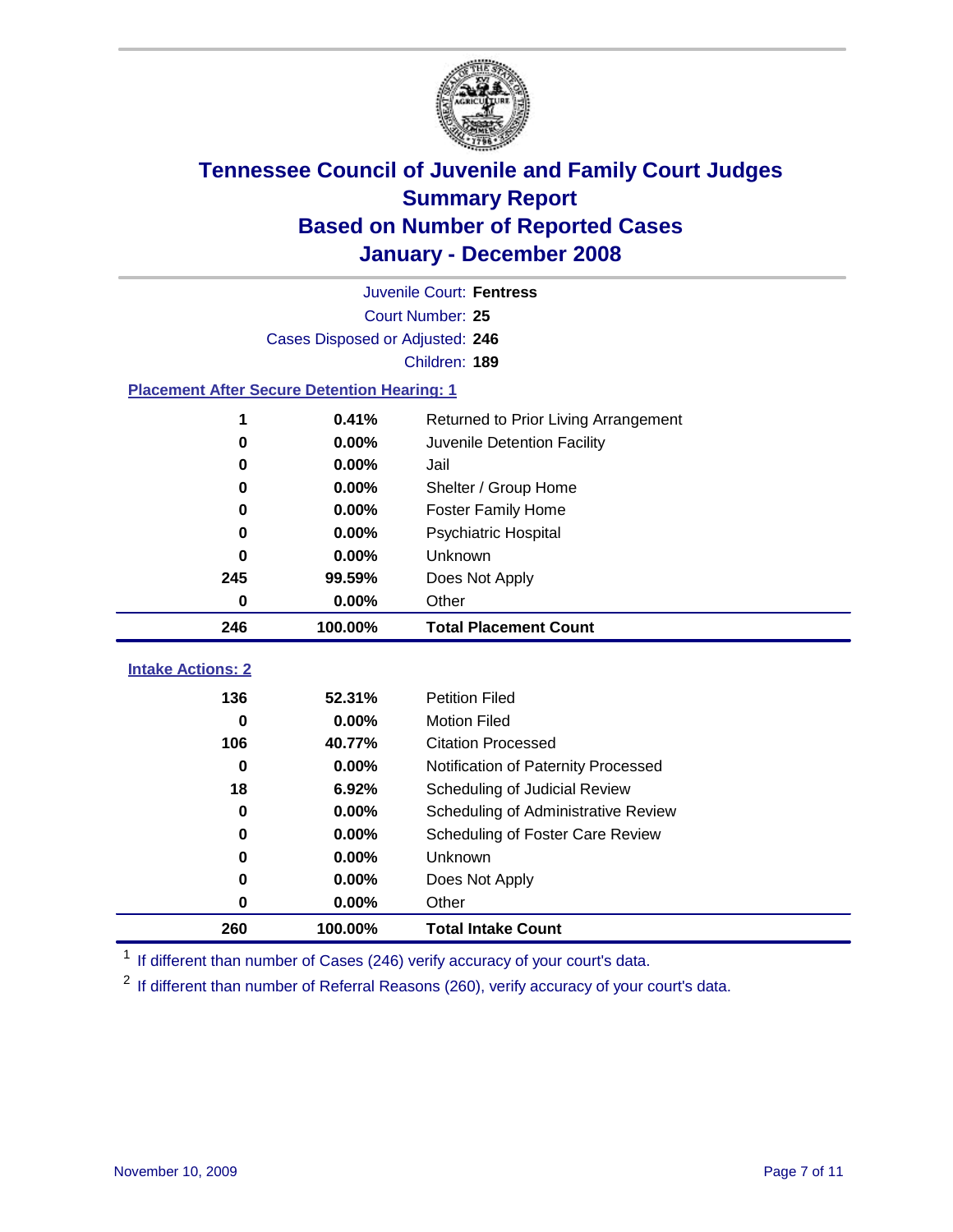

Court Number: **25** Juvenile Court: **Fentress** Cases Disposed or Adjusted: **246** Children: **189**

#### **Last Grade Completed by Child: 1**

| 189          | 100.00%  | <b>Total Child Count</b> |
|--------------|----------|--------------------------|
| $\bf{0}$     | 0.00%    | Other                    |
| 0            | 0.00%    | Unknown                  |
| 0            | 0.00%    | Never Attended School    |
| 1            | 0.53%    | Graduated                |
| 0            | 0.00%    | <b>GED</b>               |
| $\bf{0}$     | 0.00%    | Non-Graded Special Ed    |
| 0            | $0.00\%$ | 12th Grade               |
| 23           | 12.17%   | 11th Grade               |
| 97           | 51.32%   | 10th Grade               |
| 31           | 16.40%   | 9th Grade                |
| 5            | 2.65%    | 8th Grade                |
| 8            | 4.23%    | 7th Grade                |
| 14           | 7.41%    | 6th Grade                |
| 3            | 1.59%    | 5th Grade                |
| $\mathbf{2}$ | 1.06%    | 4th Grade                |
| 3            | 1.59%    | 3rd Grade                |
| 1            | 0.53%    | 2nd Grade                |
| 0            | 0.00%    | 1st Grade                |
| 1            | 0.53%    | Kindergarten             |
| 0            | 0.00%    | Preschool                |
| 0            | 0.00%    | Too Young for School     |

### **Enrolled in Special Education: 1**

| 25  | 13.23%   | Yes                      |
|-----|----------|--------------------------|
| 164 | 86.77%   | No                       |
| 0   | $0.00\%$ | Unknown                  |
| 189 | 100.00%  | <b>Total Child Count</b> |

One child could be counted in multiple categories, verify accuracy of your court's data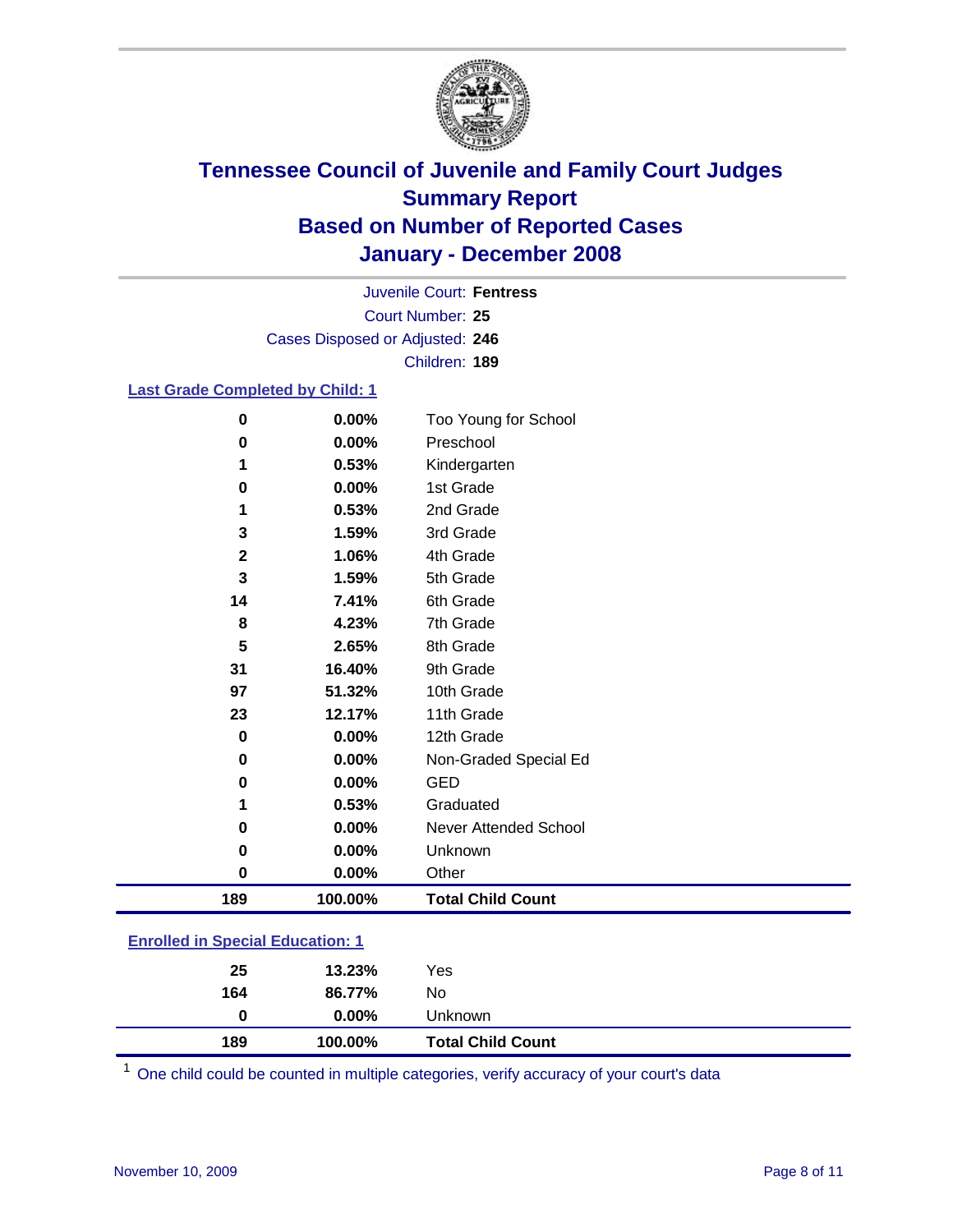

|                              |                                 | Juvenile Court: Fentress  |
|------------------------------|---------------------------------|---------------------------|
|                              |                                 | Court Number: 25          |
|                              | Cases Disposed or Adjusted: 246 |                           |
|                              |                                 | Children: 189             |
| <b>Action Executed By: 1</b> |                                 |                           |
| 256                          | 98.46%                          | Judge                     |
| 0                            | $0.00\%$                        | Referee                   |
| 4                            | 1.54%                           | <b>YSO</b>                |
| 0                            | 0.00%                           | Other                     |
| 0                            | $0.00\%$                        | Unknown                   |
| 260                          | 100.00%                         | <b>Total Action Count</b> |

### **Formal / Informal Actions: 1**

| 17  | 6.54%    | Dismissed                                        |
|-----|----------|--------------------------------------------------|
| 0   | $0.00\%$ | Retired / Nolle Prosequi                         |
| 26  | 10.00%   | <b>Complaint Substantiated Delinquent</b>        |
| 148 | 56.92%   | <b>Complaint Substantiated Status Offender</b>   |
| 1   | 0.38%    | <b>Complaint Substantiated Dependent/Neglect</b> |
| 0   | 0.00%    | <b>Complaint Substantiated Abused</b>            |
| 0   | $0.00\%$ | <b>Complaint Substantiated Mentally III</b>      |
| 8   | 3.08%    | Informal Adjustment                              |
| 41  | 15.77%   | <b>Pretrial Diversion</b>                        |
| 0   | $0.00\%$ | <b>Transfer to Adult Court Hearing</b>           |
| 0   | $0.00\%$ | Charges Cleared by Transfer to Adult Court       |
| 0   | $0.00\%$ | Special Proceeding                               |
| 18  | 6.92%    | <b>Review Concluded</b>                          |
| 1   | 0.38%    | Case Held Open                                   |
| 0   | $0.00\%$ | Other                                            |
| 0   | $0.00\%$ | <b>Unknown</b>                                   |
| 260 | 100.00%  | <b>Total Action Count</b>                        |

<sup>1</sup> If different than number of Referral Reasons (260), verify accuracy of your court's data.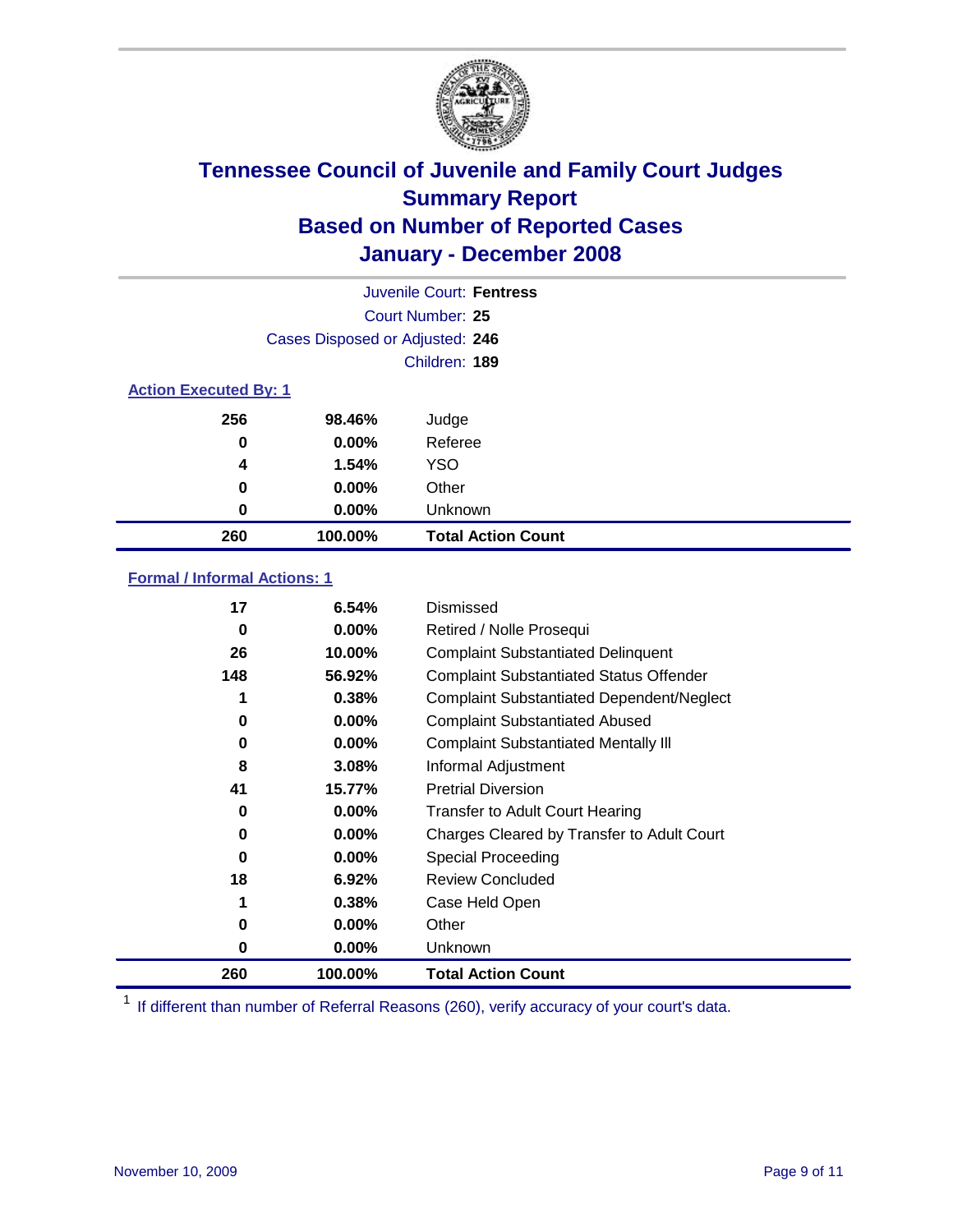

|                       |                                 | Juvenile Court: Fentress                              |
|-----------------------|---------------------------------|-------------------------------------------------------|
|                       |                                 | Court Number: 25                                      |
|                       | Cases Disposed or Adjusted: 246 |                                                       |
|                       |                                 | Children: 189                                         |
| <b>Case Outcomes:</b> |                                 | There can be multiple outcomes for one child or case. |
| 16                    | 4.07%                           | <b>Case Dismissed</b>                                 |
| 0                     | 0.00%                           | Case Retired or Nolle Prosequi                        |
| 8                     | 2.04%                           | Warned / Counseled                                    |
| 33                    | 8.40%                           | Held Open For Review                                  |
| 0                     | 0.00%                           | Supervision / Probation to Juvenile Court             |
| 15                    | 3.82%                           | <b>Probation to Parents</b>                           |
| 5                     | 1.27%                           | Referral to Another Entity for Supervision / Service  |
| 0                     | 0.00%                           | Referred for Mental Health Counseling                 |
| 12                    | 3.05%                           | Referred for Alcohol and Drug Counseling              |
| 0                     | 0.00%                           | <b>Referred to Alternative School</b>                 |
| 1                     | 0.25%                           | Referred to Private Child Agency                      |
| 0                     | 0.00%                           | Referred to Defensive Driving School                  |
| 0                     | 0.00%                           | Referred to Alcohol Safety School                     |
| 0                     | 0.00%                           | Referred to Juvenile Court Education-Based Program    |
| 3                     | 0.76%                           | Driver's License Held Informally                      |
| 0                     | 0.00%                           | <b>Voluntary Placement with DMHMR</b>                 |
| 0                     | 0.00%                           | <b>Private Mental Health Placement</b>                |
| 0                     | 0.00%                           | <b>Private MR Placement</b>                           |
| 0                     | 0.00%                           | Placement with City/County Agency/Facility            |
| 0                     | 0.00%                           | Placement with Relative / Other Individual            |
| 83                    | 21.12%                          | Fine                                                  |
| 80                    | 20.36%                          | <b>Public Service</b>                                 |
| 14                    | 3.56%                           | Restitution                                           |
| 0                     | 0.00%                           | <b>Runaway Returned</b>                               |
| 0                     | 0.00%                           | No Contact Order                                      |
| 0                     | 0.00%                           | Injunction Other than No Contact Order                |
| $\mathbf 2$           | 0.51%                           | <b>House Arrest</b>                                   |
| 0                     | 0.00%                           | <b>Court Defined Curfew</b>                           |
| 0                     | 0.00%                           | Dismissed from Informal Adjustment                    |
| 1                     | 0.25%                           | <b>Dismissed from Pretrial Diversion</b>              |
| 12                    | 3.05%                           | Released from Probation                               |
| 0                     | 0.00%                           | <b>Transferred to Adult Court</b>                     |
| 0                     | $0.00\%$                        | <b>DMHMR Involuntary Commitment</b>                   |